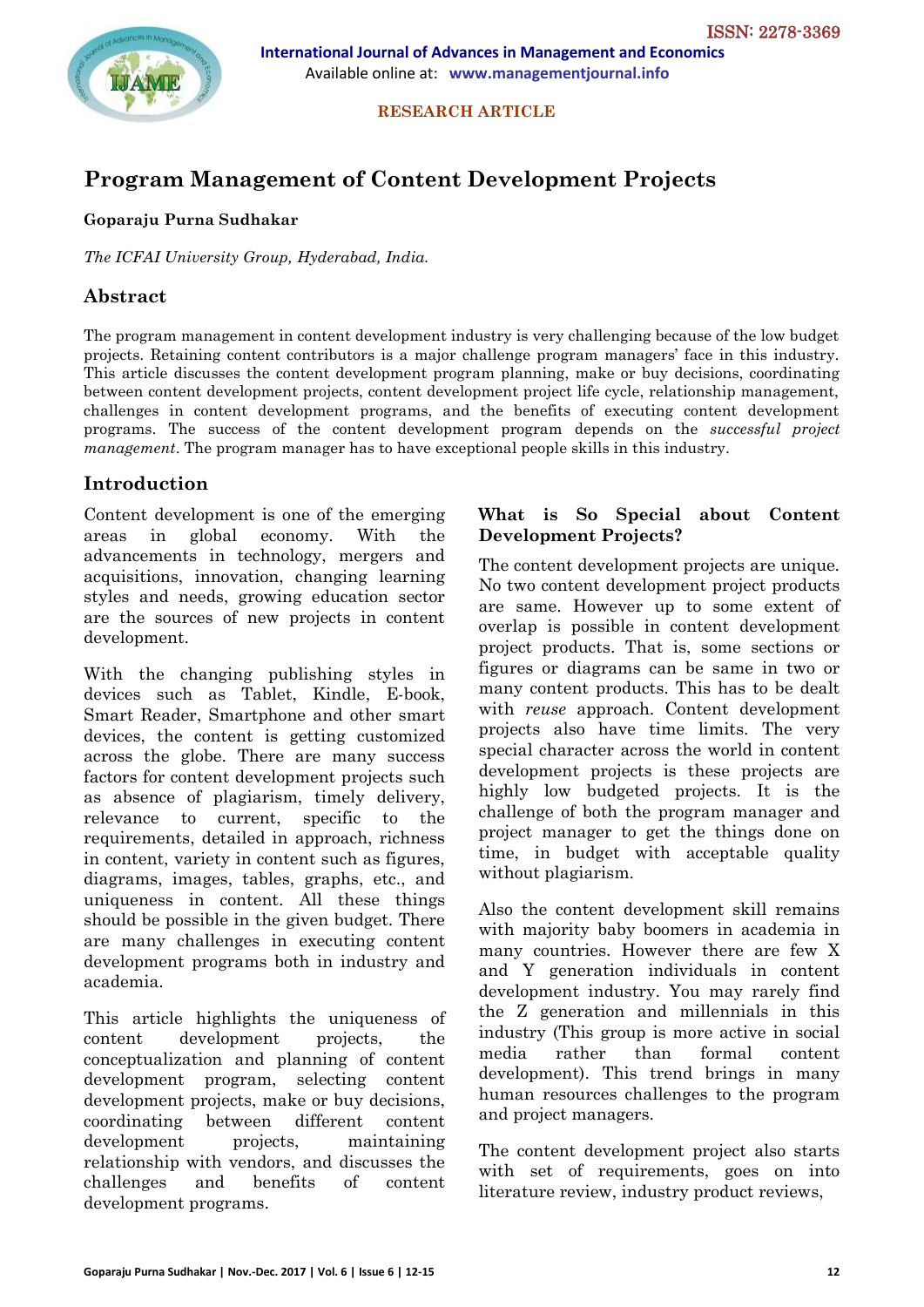domain specific reviews, review of author experiences, perspectives from content development team, and reviewers, operations

and production team and finally the learners or readers. The content development project life cycle is shown in following Figure 1.



**Figure 1: Content Development Project Life Cycle**

#### **Content Development Program Planning**

Usually content development goes as program in any academic institution or industry. There are multiple related projects getting executed simultaneously.

There are dependencies in schedules and costs between projects within the program. For example, a program of content development in an academic institution starts with curriculum development for a specific program such as MBA, Post Graduate Diploma, Diploma or a Certificate Program. This curriculum development itself is a group task if you are planning to develop content in advanced or niche areas. This team consists of very specialized researchers, academicians and industry experts. The academic program curriculum consists of different courses or subjects to which the actual content has to be developed. The curriculum also under goes both internal and external reviews.

The program manager of content development team has to take the curriculum

as input for the program. It is nothing but the set of requirements for content development program. Each course/subject content development is treated as an individual project having specific budget and timelines. This individual project further can be decomposed into content blocks and in turn content blocks can be decomposed into individual chapters or Units.

#### **Identifying the Content Development Projects**

For each course, it is very rate that the content development program manager gets an individual subject expert for the entire course content development. It happens that a team can contribute for a single content development project. Also the team members can be internal to the department, external to the department but within the organization and external to the department.

The unique characteristic of content development program is individual project domains are much diversified and it is difficult to identify the subject experts.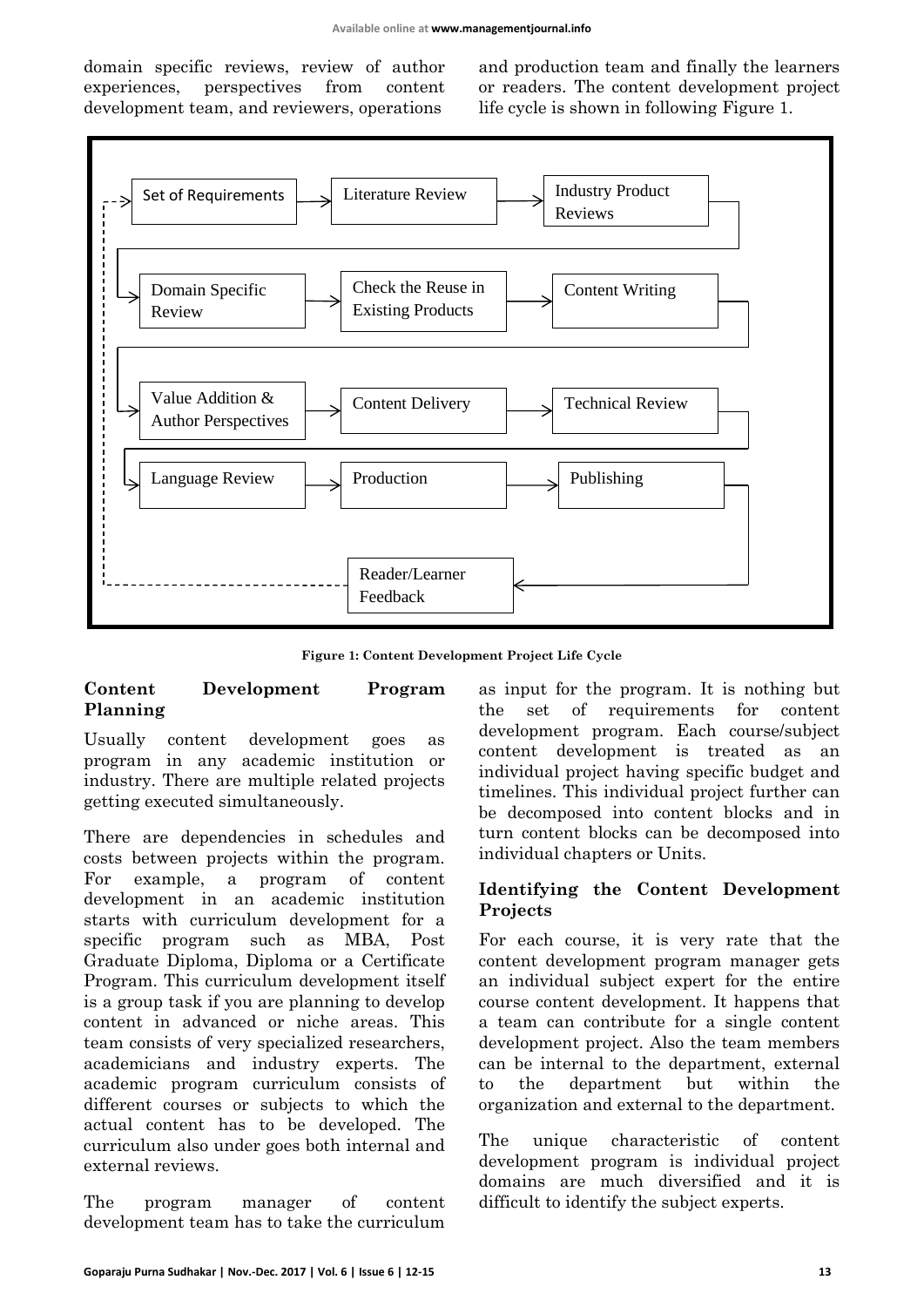However the development process of a content development project can be repeated and reused. The first decision the program manager has to take for an individual project of content development is to decide whether to make to buy.

## **Make or Buy Decisions**

It depends on the program schedules and dependencies. If he decides to make the content by their own organization, he has to deal with many resource related issues such as allocating office space, recruiting subject experts, meeting rooms, desk top facilities, and library (both online and offline). He has to draw an individual project plan within the framework of a program plan and kick off the projects.

If the program manager decides to reuse the content from existing products in the organization, accordingly the individual project schedules are to be adjusted. If the program manager decides to buy the product from outside, he has to deal with vendors and content development companies.

Another model of content development is outsourcing. That is, the program manager decides to outsource certain blocks or units of the content to individuals outside department (but within organization), individual and companies outside organization. Then the vendor management and relationship management plays major role here. It is very difficult to continue the relationship with vendors keeping the low budget constraints.

## **Coordination between Different Projects**

Once multiple stakeholders are involved, it is the challenge for the program manager to coordinate between different content development projects. Different individual project may start at different begin dates. However the content development for the entire program has to be completed by the program completion date.

An object oriented approach can be followed in content development. That is, *reuse* up to some extent is possible in content development projects. The components or sections can be reused across different content development projects. This saves lot of time and money for the project and also time of content research community is saved.

The main point of concentration is *coordination*. It is best practice to allot a project coordinator or project manager for individual project. It is the responsibility of the project coordinator to communicate with both internal and external subject experts, get the content, add value, integrate and deliver. Otherwise, it becomes unmanageable for the program manager to deal with 50+ internal and external subject matter experts. Based on the commonality in the content, the common components are to searched or developed first for the reuse purpose. Then specific components are to be developed for the individual project.

# **Relationship Management with Vendors**

The real people management and relationship building skills of the program manager come out in managing vendors in this industry. The program manager mostly looks for the ways to attract, retain, and motivate the talent in non-monitory ways. In current economic scenario and life styles, motivating individuals in this way is the major challenge. However, the program manager has to maintain professional relationship with both internal and external stakeholders such as subject matter experts, researchers, operations, printing staff and learners. Relationship management is very much required in outsourcing model as well.

## **Challenges in Content Development Programs**

Different content developers have different styles of writing. Getting the uniform structure for different units of the content development project from different content developers is a major challenge. One challenging area of review is the structural issues in the content. Other challenges include conceptual ambiguity, unwanted stressing of specific content and following 80- 20 rule. That is, one challenge is 80% of the content by the developer concentrates on 20% of the requirements. This rule should not be applied to content development. There should be uniformity across all topics in the requirements.

There may be many surprises to the program manager while execution such as the external experts drop out of the program in the middle because of several reasons or their own tight timelines. It is also likely the external subject expert is not good in allotted